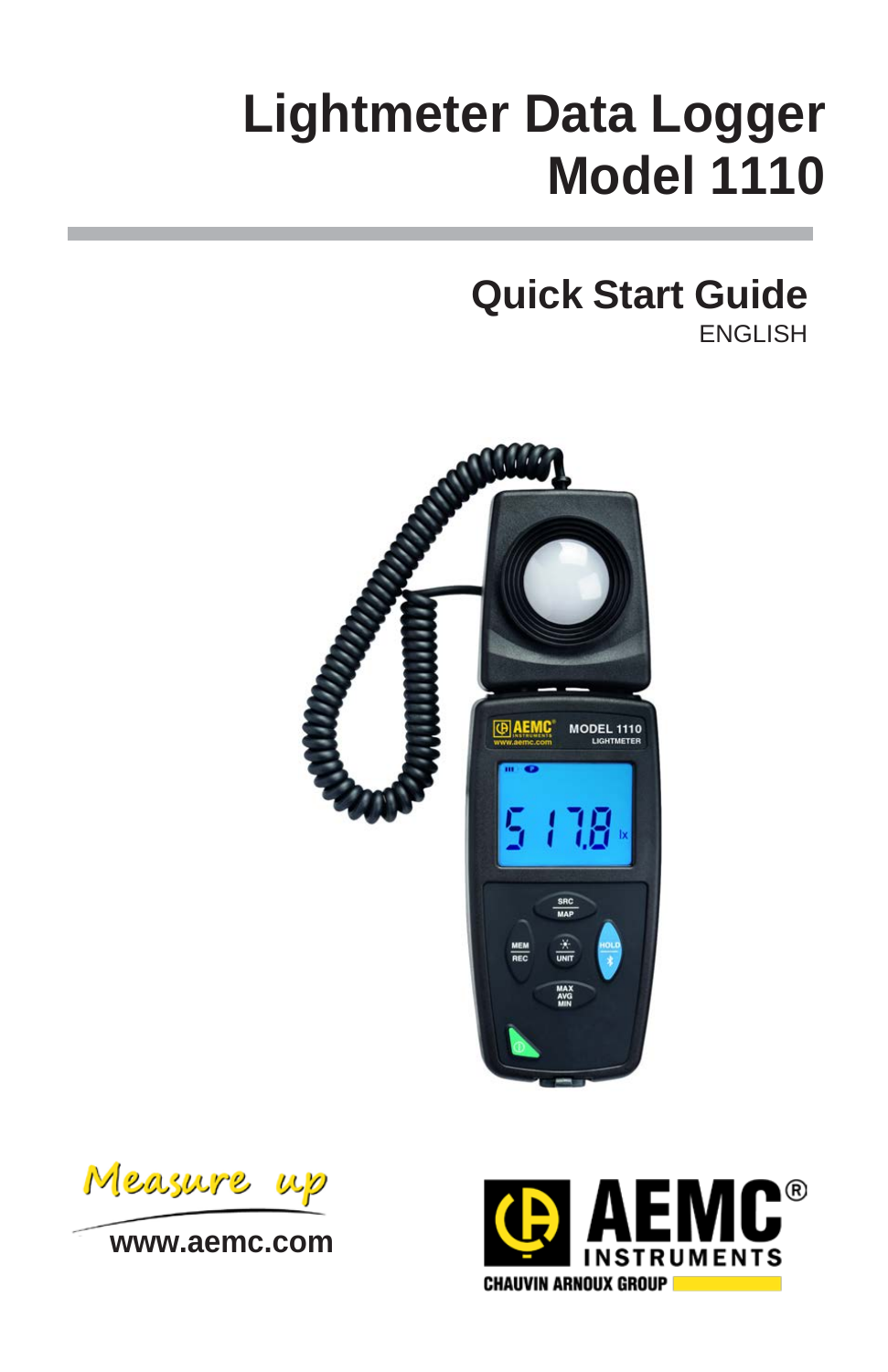## Statement of Compliance

Chauvin Arnoux® , Inc. d.b.a. AEMC® Instruments certifies that this instrument has been calibrated using standards and instruments traceable to international standards.

We guarantee that at the time of shipping your instrument has met its published specifications.

An N.I.S.T. traceable certificate may be requested at the time of purchase, or obtained by returning the instrument to our repair and calibration facility, for a nominal charge.

The recommended calibration interval for this instrument is 12 months and begins on the date of receipt by the customer. For recalibration, please use our calibration services. Refer to our repair and calibration section at www.aemc.com.

| Serial #: |  |
|-----------|--|
|           |  |

| <b>Catalog #:</b> $2121.71$                       |  |  |
|---------------------------------------------------|--|--|
| <b>Model #:</b> $1110$                            |  |  |
| Dlosso fill in the appropriate data as indicated. |  |  |

1

Please fill in the appropriate date as indicated:

Date Received:

Date Calibration Due:



Chauvin Arnoux® , Inc. d.b.a AEMC® Instruments www.aemc.com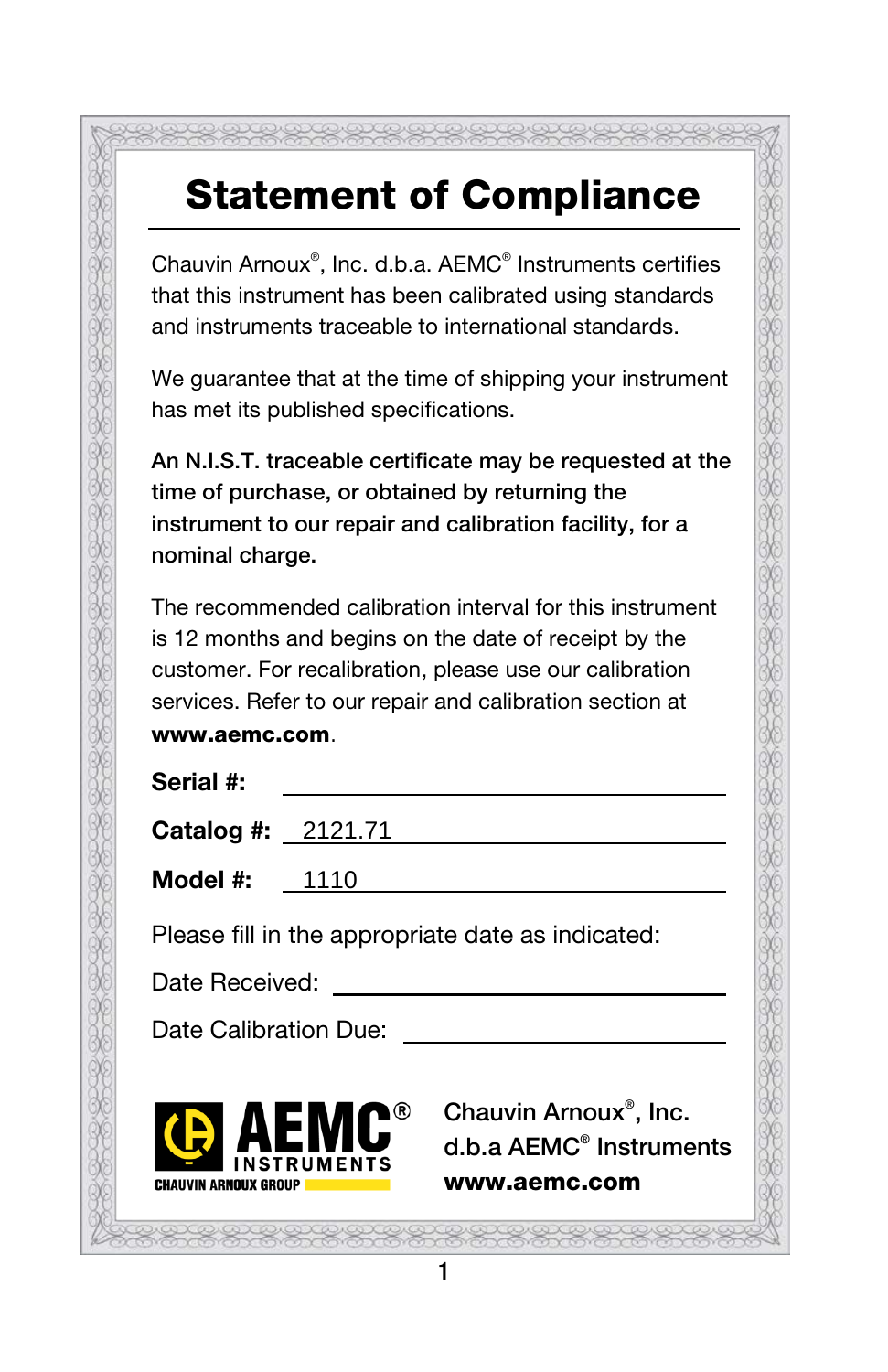Thank you for purchasing the Lightmeter Data Logger Model 1110. For best results from your instrument:

- **read** these operating instructions carefully
- **E** comply with the precautions for use



WARNING, risk of DANGER! The operator must refer to these instructions whenever this danger symbol appears.

Information or useful tip.

Battery.



Magnet.



The product has been declared recyclable after analysis of its life cycle in accordance with the ISO14040 standard.

AEMC has adopted an Eco-Design approach in order to design this appliance. Analysis of the complete lifecycle has enabled us to control and optimize the effects of the product on the environment. In particular this appliance exceeds regulation requirements with respect to recycling and reuse.

Indicates conformity with European directives and with regulations covering EMC.

Indicates that, in the European Union, the instrument must undergo selective disposal in compliance with Directive WEEE 2002/96/EC. This instrument must not be treated as household waste.

### **Precautions**

This instrument is compliant with safety standard IEC 61010-2-030, for voltages up to 5V with respect to ground. Failure to observe the following safety instructions may result in electric shock, fire, explosion, and damage to the instrument and/or the installation in which it is located.

- The operator and/or the responsible authority must carefully read and clearly understand all precautions to be taken prior to using the instrument. Thorough knowledge and awareness of electrical hazards are essential when using this instrument.
- **Depending Conditions of use, including temperature, relative humidity, altitude,** pollution degree, and location of use.
- Do not use the instrument if it appears damaged, incomplete, or improperly closed.
- Before each use, check the condition of the housing and accessories. Any item on which the insulation is deteriorated (even partially) must be set aside for repair or disposal.
- All troubleshooting and metrological checks must be done by accredited personnel.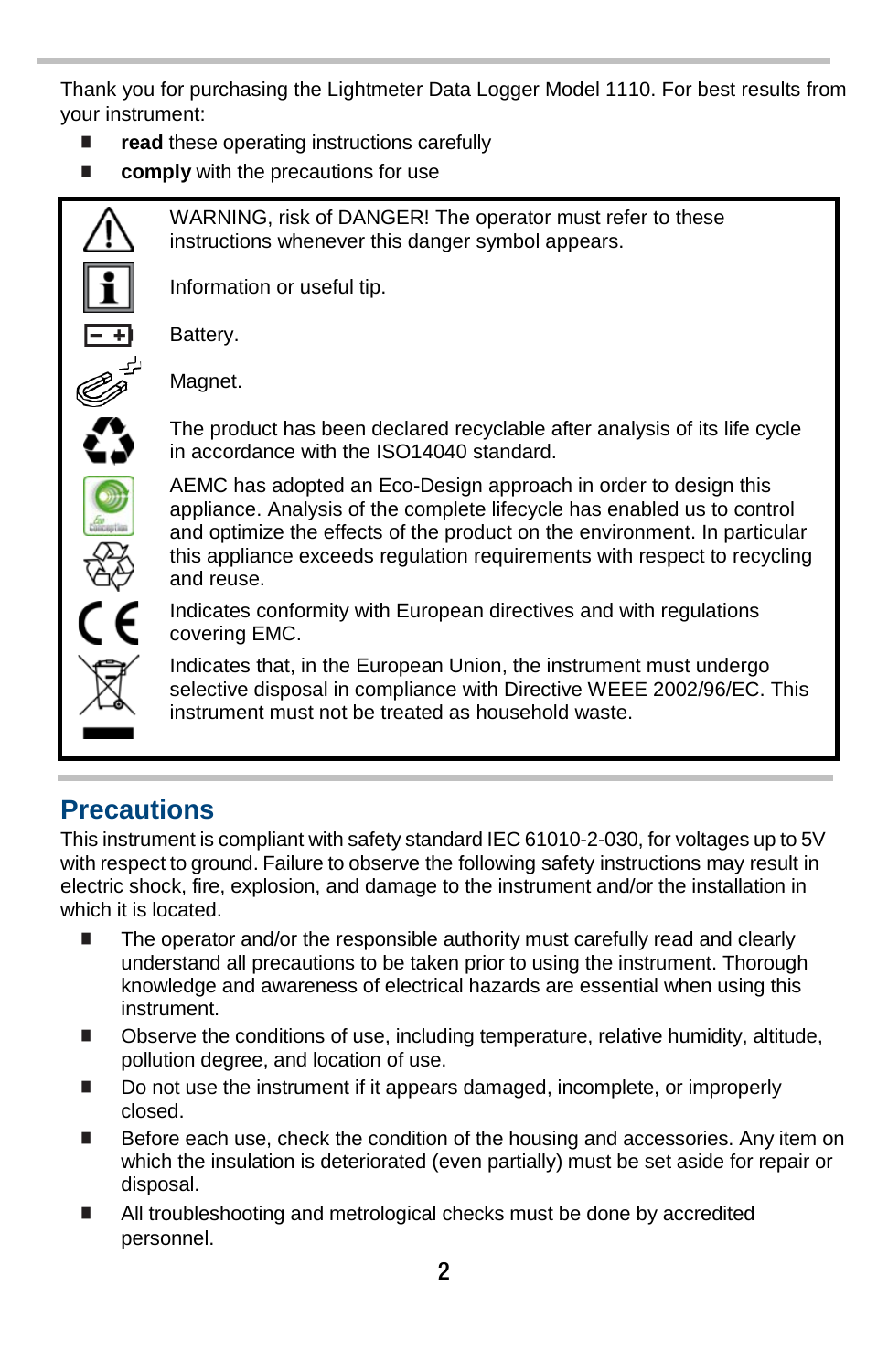#### **INITIAL SETUP**

#### **Installing Batteries**

- 1. Press the tab of the battery compartment cover and lift it clear.
- 2. Remove the battery compartment cover.
- 3. Insert the new batteries, ensuring correct polarity.
- 4. Close the battery compartment cover; ensuring it is completely and correctly closed.

#### **Connecting to a Computer**

Some Model 1110 features (such as measurement units and min/max/average settings) can be configured through the instrument keypad. Others require the instrument to be connected to DataView<sup>®</sup> for configuration. (For detailed setup instructions, see the User Manual in the USB drive that comes with the instrument.)

To connect the Model 1110 to your computer:

- 1. Install the DataView<sup>®</sup> software, making sure to select the Data Logger Control Panel as an option (it is selected by default). De-select any Control Panels you do not need.
- 2. If prompted, restart the computer after installation is complete.
- 3. Connect the instrument to the computer using a USB cable or pair with Bluetooth.
- 4. Wait for the drivers to install. The drivers are installed the first time the instrument is connected to the computer. The Windows operating system will display messages indicating when the installation is complete.
- 5. Start the Data Logger Control Panel by double-clicking the **Data Logger**  shortcut icon **in** in the **DataView** folder placed on the desktop during the installation.
- 6. Click **Instrument** in the menu bar, and select **Add an Instrument**.
- 7. The **Add an Instrument Wizard** dialog box opens. This is the first of a series of screens that lead you through the instrument connection process. The first screen prompts you to select the connection type (USB or Bluetooth). Choose the connection type and click **Next**.
- 8. If the instrument is identified, click **Finish**. The instrument is now communicating with the Control Panel.
- 9. When you are finished, the instrument will appear in the **Data Logger Network** branch in the Navigation frame, with a green check mark indicating a successful connection.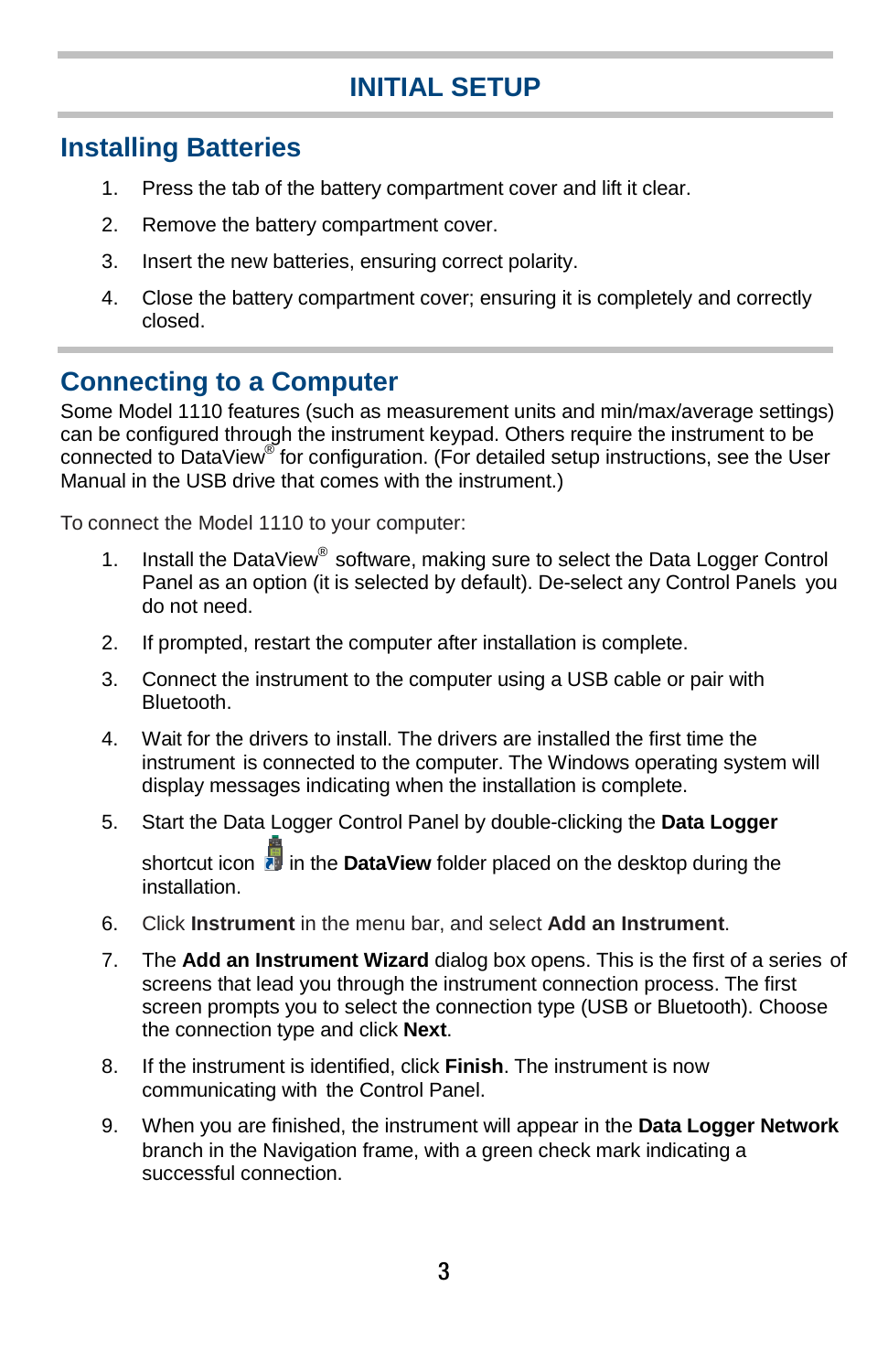#### **Setting the Instrument's Clock**

To ensure an accurate time stamp of measurements recorded in the instrument, set the instrument's clock as follows:

- 1. Select the instrument in the Data Logger Network.
- 2. In the menu bar, select **Instrument**. In the drop-down menu that appears, click **Set Clock**.
- 3. The **Date/Time** dialog box appears. Complete the fields in this dialog box. If you need assistance, press **F1**.
- 4. When you are finished setting the date and time, click **OK** to save your changes to the instrument.

### **INSTRUMENT CONFIGURATION**

In addition to setting the instrument's clock, other basic setup tasks include:

- Enabling Bluetooth (can be done on the instrument or via DataView)
- Setting measurement units (can be done on the instrument or via DataView)
- Changing the Auto OFF interval (requires DataView)

Detailed information for configuring the instrument via the DataView Data Logger Control Panel is available by pressing the **Help** button.

#### **Enabling Bluetooth**

Long press (>2 seconds) the  $\overline{\phantom{x}}$  button to enable/disable Bluetooth.

### **Selecting Temperature Units**

Press  $\frac{4}{\sqrt{2}}$  to toggle between lx (lux) and fc (foot-candles).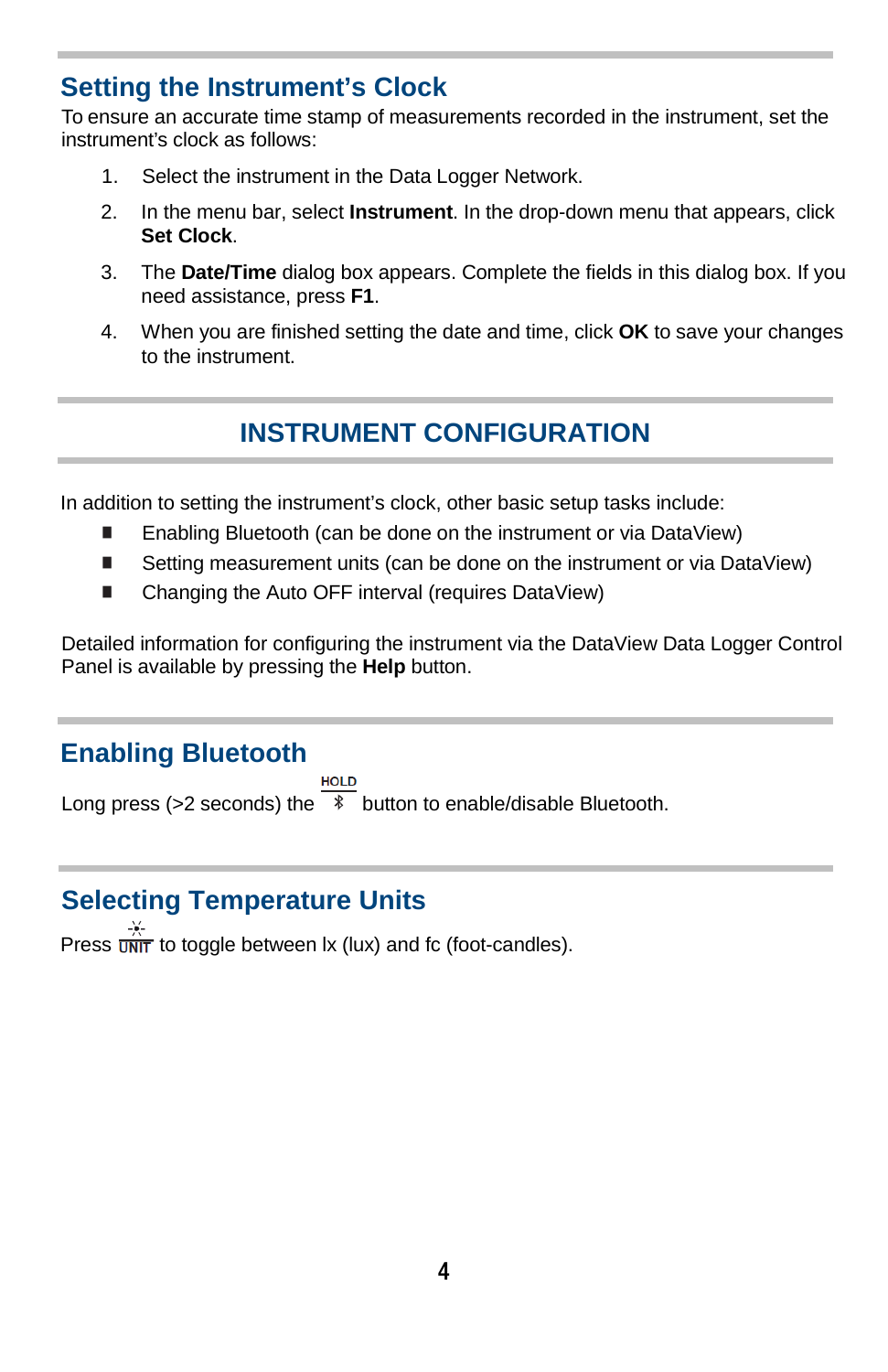### **OPERATION**

#### **Making Measurements**

- 1. Remove the cap protecting the sensor.
- 2. Place the sensor in the location to be measured, ensuring you do not position yourself between the sensor and light source(s).
- 3. If the instrument is OFF, press and hold down the  $\bigcirc$  button until it turns ON. The instrument displays the current time, followed by the measurement.
- 4. To change the units of measure, long-press the  $\overline{w}$  button. The instrument will continue to use this unit when next turned ON.|
- **MEM** 5. To save the measurement to the instrument's memory, press the  $REC$  button.

#### **Recording Measurements**

You can start and stop a recording session on the instrument. Recorded data is stored in the instrument's memory, and can be downloaded and viewed on a computer running the DataView Data Logger Control Panel.

#### **MFM**

You can record data by pressing the  $\overline{\text{rec}}$  button:

- A short press (MEM) records the current measurement(s) and date.
- A long press (REC) starts the recording session. While the recording is in progress, the symbol REC appears at the top of the display. A second long press of REC stops the recording session. Note that while the instrument is<br>MEM

recording, a short press of  $\overline{rec}$  has no effect.

To schedule recording sessions, and download and view recorded data, see the DataView Data Logger Control Panel Help.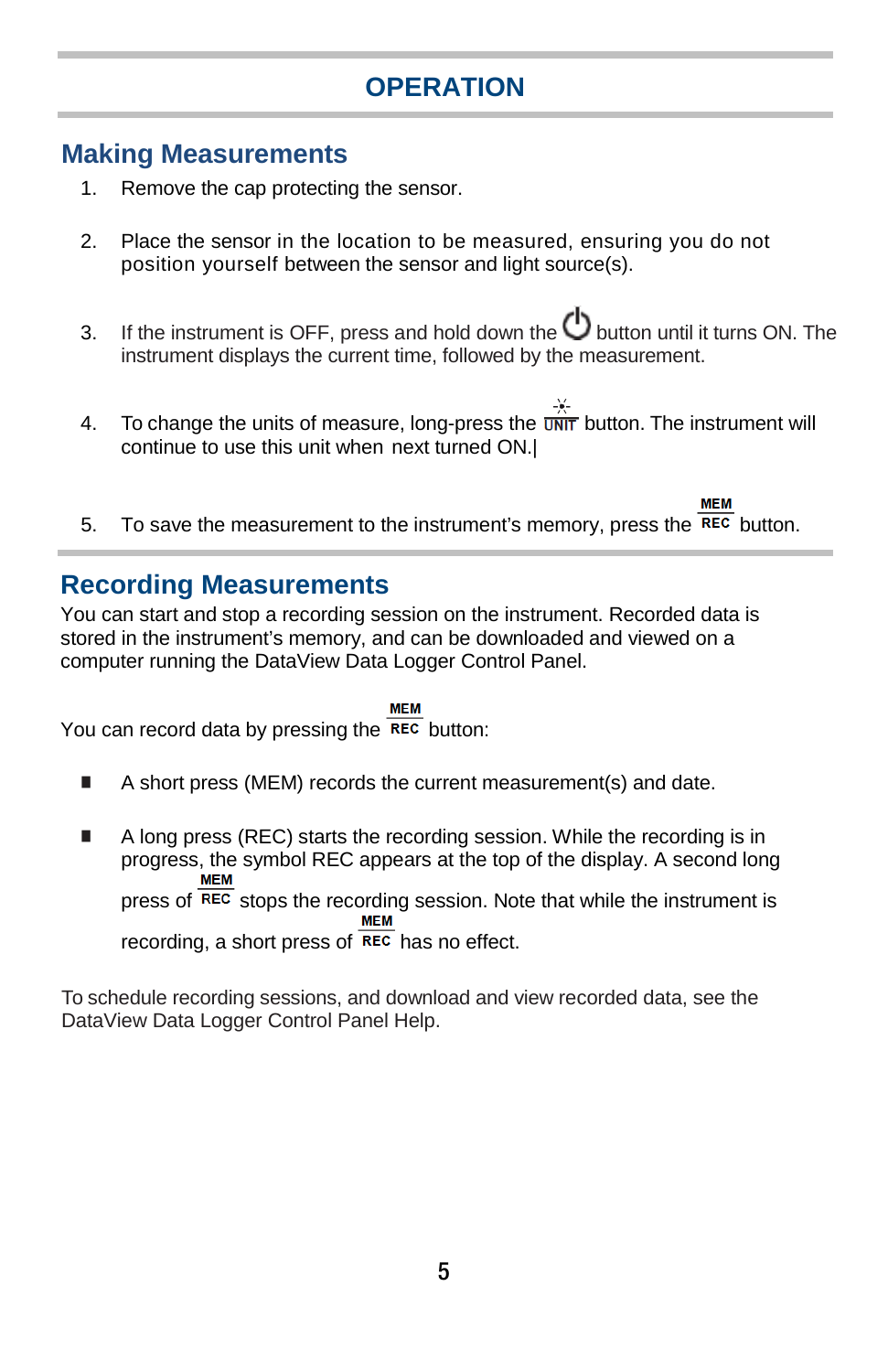#### **Repair and Calibration**

To ensure that your instrument meets factory specifications, we recommend that it be sent back to our factory Service Center at one-year intervals for recalibration, or as required by other standards or internal procedures.

#### **For instrument repair and calibration:**

You must contact our Service Center for a Customer Service Authorization Number (CSA#). This will ensure that when your instrument arrives, it will be tracked and processed promptly. Please write the CSA# on the outside of the shipping container. If the instrument is returned for calibration, we need to know if you want a standard calibration; or a calibration traceable to N.I.S.T. (includes calibration certificate plus recorded calibration data).

Ship To: Chauvin Arnoux<sup>®</sup>, Inc. d.b.a. AEMC<sup>®</sup> Instruments 15 Faraday Drive Dover, NH 03820 USA Phone: (800) 945-2362 (Ext. 360) (603) 749-6434 (Ext. 360) Fax: (603) 742-2346 or (603) 749-6309 E-mail[: repair@aemc.com](mailto:repair@aemc.com)

(Or contact your authorized distributor.)

Cost for repair, standard calibration, and calibration traceable to N.I.S.T. are available.

NOTE: You must obtain a CSA# before returning any instrument.

#### **Technical and Sales Assistance**

If you are experiencing any technical problems, or require any assistance with the proper operation or application of your instrument, please call, fax, or e-mail our technical support team:

**Contact:** Chauvin Arnoux® , Inc. d.b.a. AEMC® Instruments Phone: (800) 945-2362 (Ext. 351) • (603) 749-6434 (Ext. 351) Fax: (603) 742-2346 E-mail: [techsupport@aemc.com](mailto:techsupport@aemc.com)